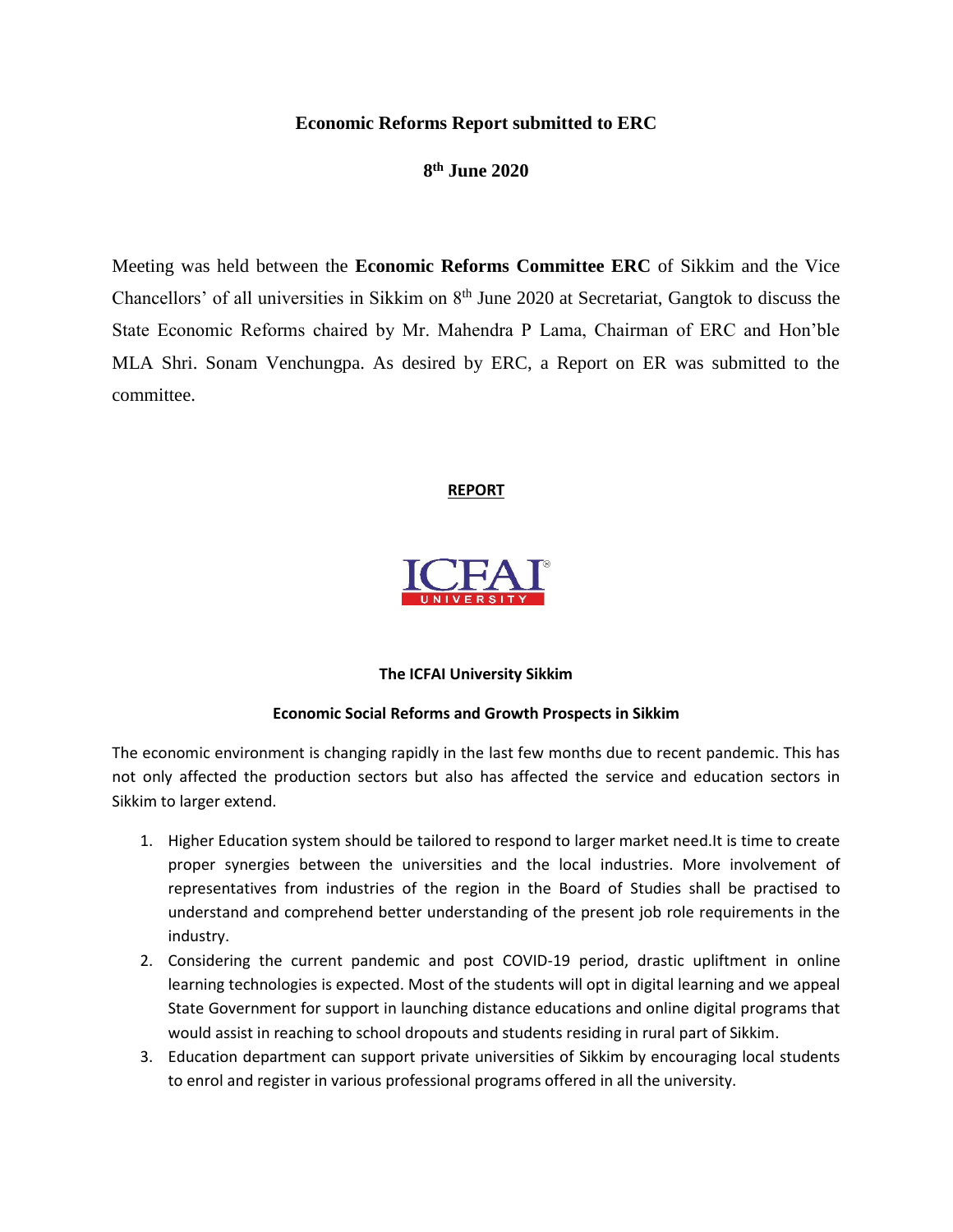- 4. Our university is planning to transform our newly launched certificate programs into Digital Learning through which maximum stakeholders and students can be covered in online programs.
- 5. IUS will also launch Digital Classroom Vans that will be utilised for delivering practical classes incorporated in digital learning and will cater to those residing in extreme rural parts of the state.
- 6. Administrative, leadership and professional enhancement programs for government and private employees can enhance the work efficiency and productivity if it is included in the enrolment policy of human resource planning and development. IUS have launched 45 hours professional development programs that will help in shaping managers and an employee with various skills in leadership, team building and organization management.
- 7. IUS has been focusing on current need of skilled and semi-skilled workforces in tourism industry in the state. The employment issues of countless youths can be solved if the unemployed local youths are converted into local tourist guides. State Government can initially make it mandatory for all international tourist groups to hire local tourist guide as per their group size. If this is made mandatory, then the demand itself will create requirement of huge man power in the industry. Gradually, when we have enough trained local guides, the government can make it mandatory for national tourist also to hire guide. In the process, there will be huge creation of jobs in the state. IUS have also introduced various 45 hrs Certificate Programs on tourist guide, homestay management, bakery, etc that will give the required skills to become self employed.
- 8. Considering the pandemic and requirement of skilled persons in Healthcare Management, IUS have joined hands with Apollo Medskills Ltd, a registered sector skill councils NSDC to launch programs on Healthcare Management Courses, Bachelors in Vocational Education in MLT (Medical Lab Technician), Cardiac Non-Invasive Tech and B-Voc. EMT and Certificate Programs in Healthcare Sector.
- 9. IUS and SICUN Cooperative Union have already in principal agreed to establish an Institute of Cooperative Management at the existing infrastructure of SICUN in Assam Lingjey. The file has been forwarded to Law Dept for vetting. If all the existing cooperatives and newly registered firms are all trained on management of cooperatives then it will without fail enhance the surviving chances of many cooperatives in the State. This will also support in bridging the knowledge gaps. Many cooperatives fail as they lack knowledge in handling and if the State Government insist all in cooperatives to undergo some trainings in management of cooperatives then the surviving chances will be enhanced to larger height.
- 10. Unused and unoccupied government properties in any district of the State may be provided to education institutions/universities on lease for establishment of various skill development centres which would support the universities in reaching to rural underprivileged students of the State.
- 11. All VCs' and Principals' of Colleges in Sikkim may hold quarterly meeting with Hon'ble Minister of Education in order to understand the issues, progress, grievances and any other educational related matters that can be reflected in the state education policy. For this, VCs' and Academicians Council may be established. Central and Government schemes may be introduced and discussed in this forum.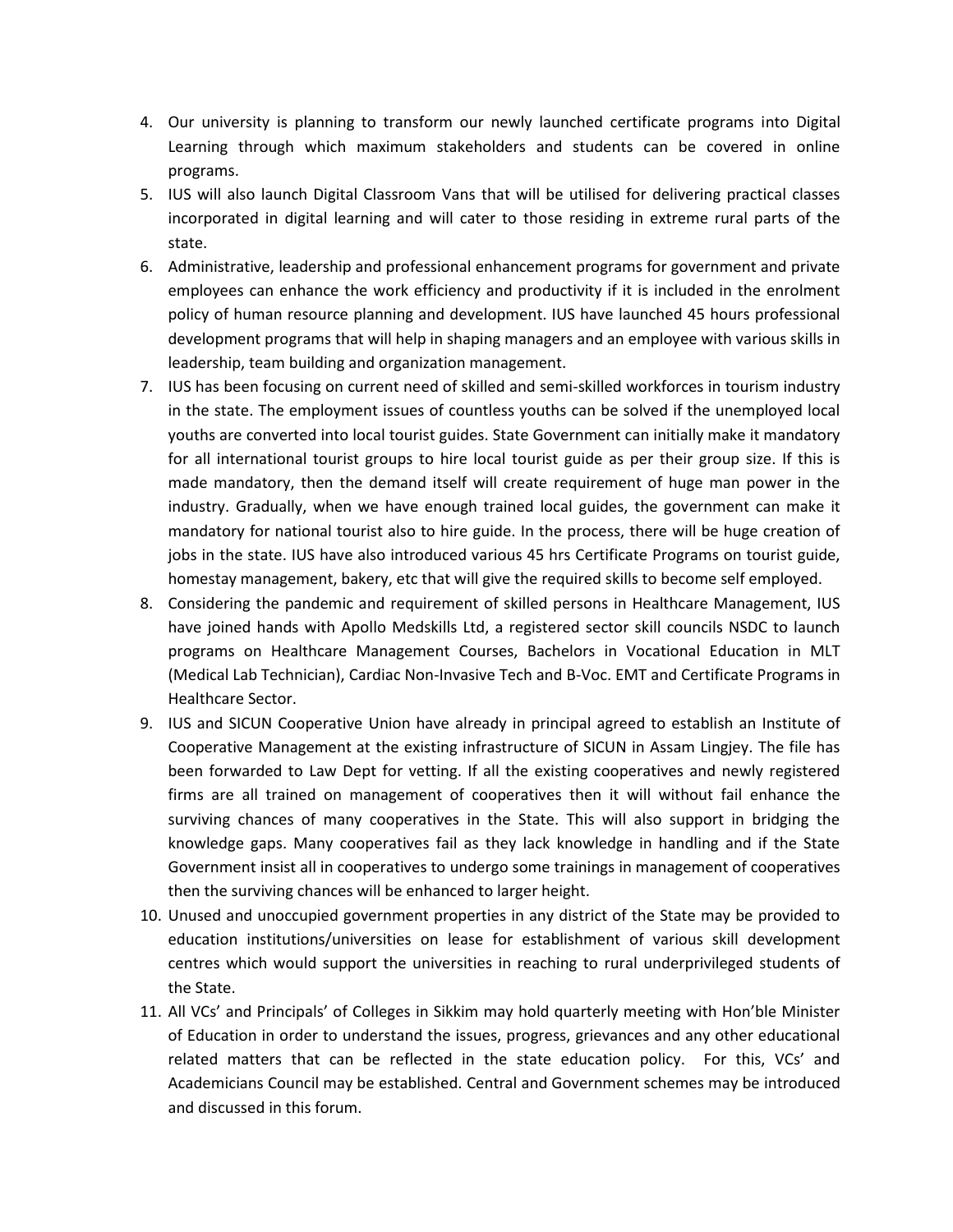- 12. Government may support universities and other educational institutions in preparing and planning various central proposals and schemes given to Higher Educations. This support will assist the interested institutions in tracking and tactfully handling various schemes that are nonlapsable.
- 13. Agriculture & horticulture department of Sikkim may jointly introduce certificate programs and various skill development courses such as organic farming, crop cultivations, plant breeding, organic fertilizers etc. Sikkim being one of the renowned organic state in the country, these kinds of programs will attract many students and visitors from other states.
- 14. Migrant workers who have returned to own State can be provided trainings so that they can fill up gaps in the industries like pharmaceuticals and other tourism industries. If the State government supports universities in establishing relationship withlocal industries in understanding the present manpower requirements and if program curriculums are drafted jointly then many of the migrant returnees can be trained and inducted.
- 15. Existing Universities in the state should have co-defined and mutually agreed programs to bring structural change within universities. These activities can be done to eliminate over specialization and to reduce duplicity (doubling) of same programs in many universities. This can make use of the limited resources and increase the outcome level.
- 16. Focus can be given on creation of new enterprises through channelizing entrepreneurship and innovation programs. MSME can interact with students of university regularly to discuss the schemes that are given to start-ups, innovator and entrepreneurs. IUS have also established Incubation Centre where 4 student projects are going on at present.
- 17. China is a miracle to world that has survived the most disastrous "Culture Revolution" (1966 1976) that shocked the world by feeding 22 percent of the world's population with less than 7 percent of world's farm land. The success towards this was the De-collective approach that allowed leasing out of farming land to farmers to increase agricultural production. Agriculture was taken under heavy government regulation. Farmers had neither the autonomy to decide what to grow nor did they have a say in where to sell their products. The farmers were required to give a fixed amount to the State and keep the extra for themselves, regardless of how much they produce. This greatly stimulated the farmers' enthusiasm for increasing production in China. The central University of Agriculture and other research cell in other universities in Sikkim can discuss various mechanism that can be adopted to increase production of agriculture produce.
- 18. Economic development should primarily start from the preparation of human capital and knowledge should be recognised as equally important. Development of education should be given prime importance as we cannot expect great economy with old system.
- 19. Lack of qualified faculties to fill the teaching and research position is one core issues of every universities in our state. Education starts from school level and if there is a council consisting of school principals and higher education representatives, then many gaps that are hampering in producing the future ready students can be eliminated. Every student has their special interest in one field or the other. Teachers at school level should be taught various methods of identifying the true passions and interest of students. Today's problem is when students take up